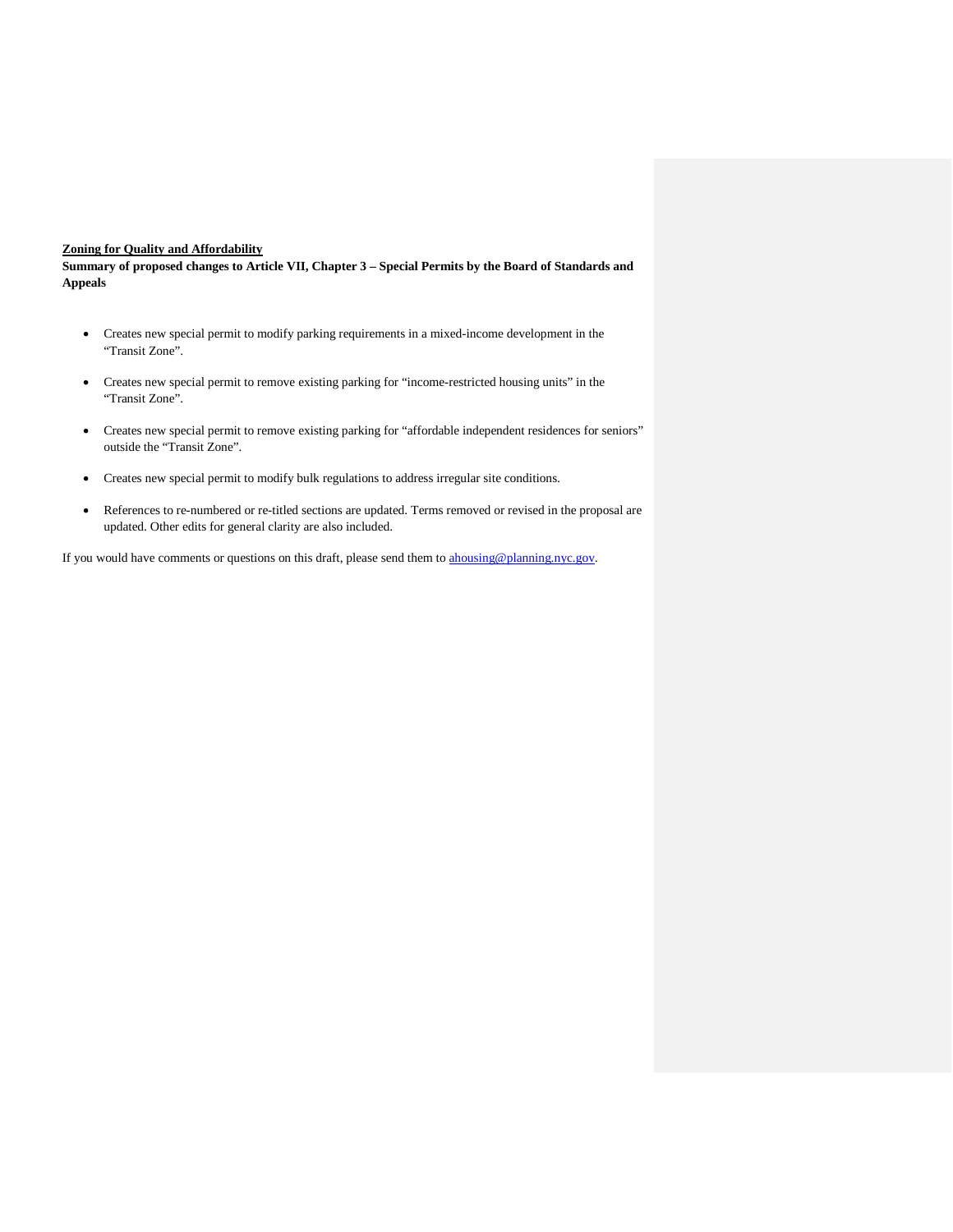Matter in underline is new, to be added; Matter in strikeout is to be deleted; Matter within  $#$  # is defined in Section 12-10; \* \* \* indicates where unchanged text appears in the Zoning Resolution

### **Article VII - Administration**

**Chapter 3 Special Permits by the Board of Standards and Appeals**

**73-10 SPECIAL PERMIT USES**

**73-12 Community Facility Uses in R1, R2, R3A, R3X, R3-1, R4A, R4B or R4-1 Districts**

#### **73-122**

#### **College or school student dormitories or fraternity or sorority student houses**

The Board of Standards and Appeals may permit college or school student dormitories or fraternity or sorority student houses in R1 or R2 Districts, provided that the following findings are made:

\* \* \*

\* \* \*

\* \* \*

(a) that such #use# does not exceed the maximum #floor area ratio# for #residential use# as set forth in Section 23-14 (Minimum Required Open Space, Open Space Ratio, Maximum Lot Coverage and Maximum Floor Area Ratio Open Space and Floor Area Regulations in R1 through R5 Districts);

\* \* \*

**Commented [DCP1]:** Updating cross reference.

### **73-123 Non-commercial clubs**

The Board of Standard and Appeals may permit non-commercial clubs, except swimming pool clubs or clubs with swimming pools located less than 500 feet from any #lot line#, in R1 or R2 Districts, provided that the following findings are made: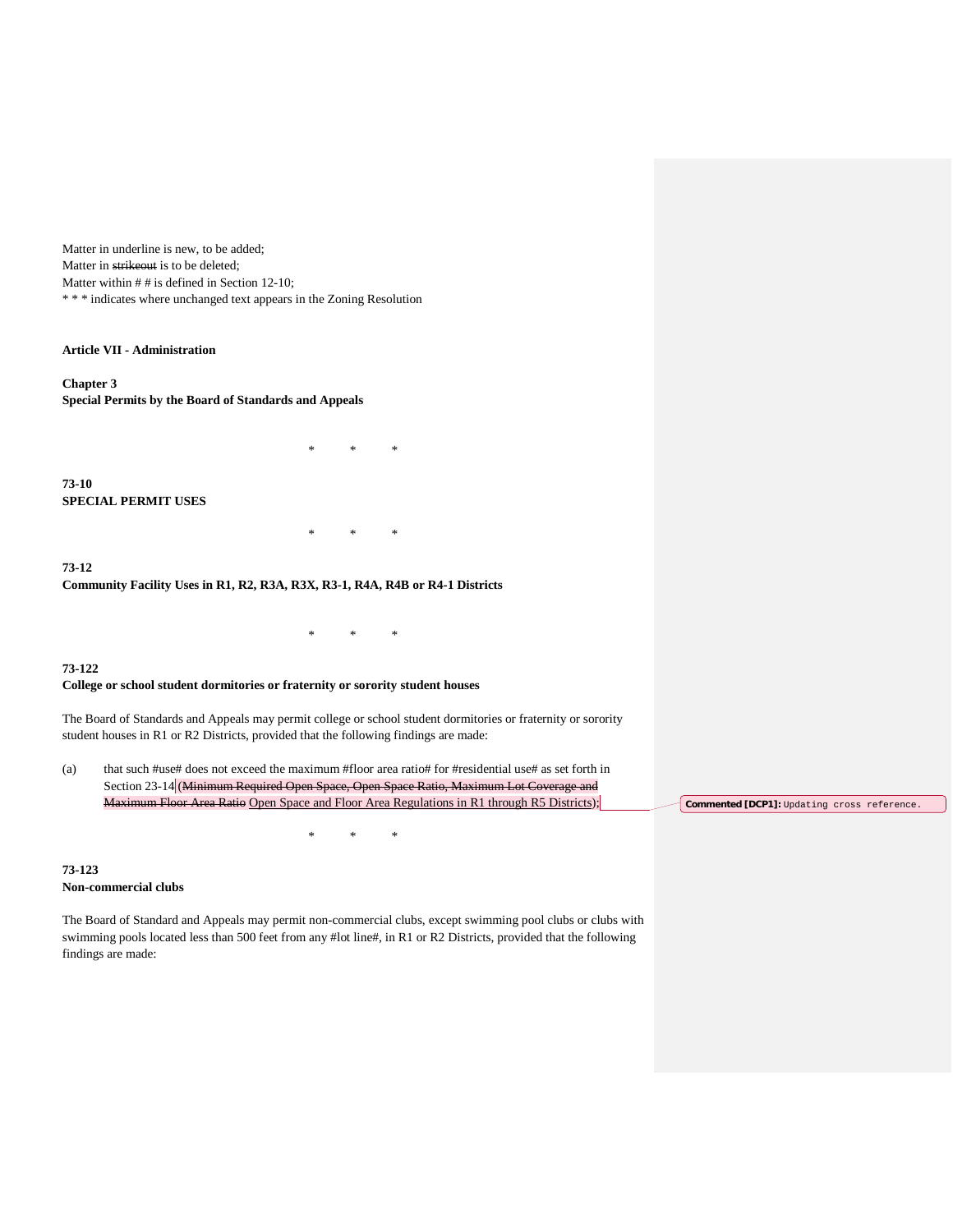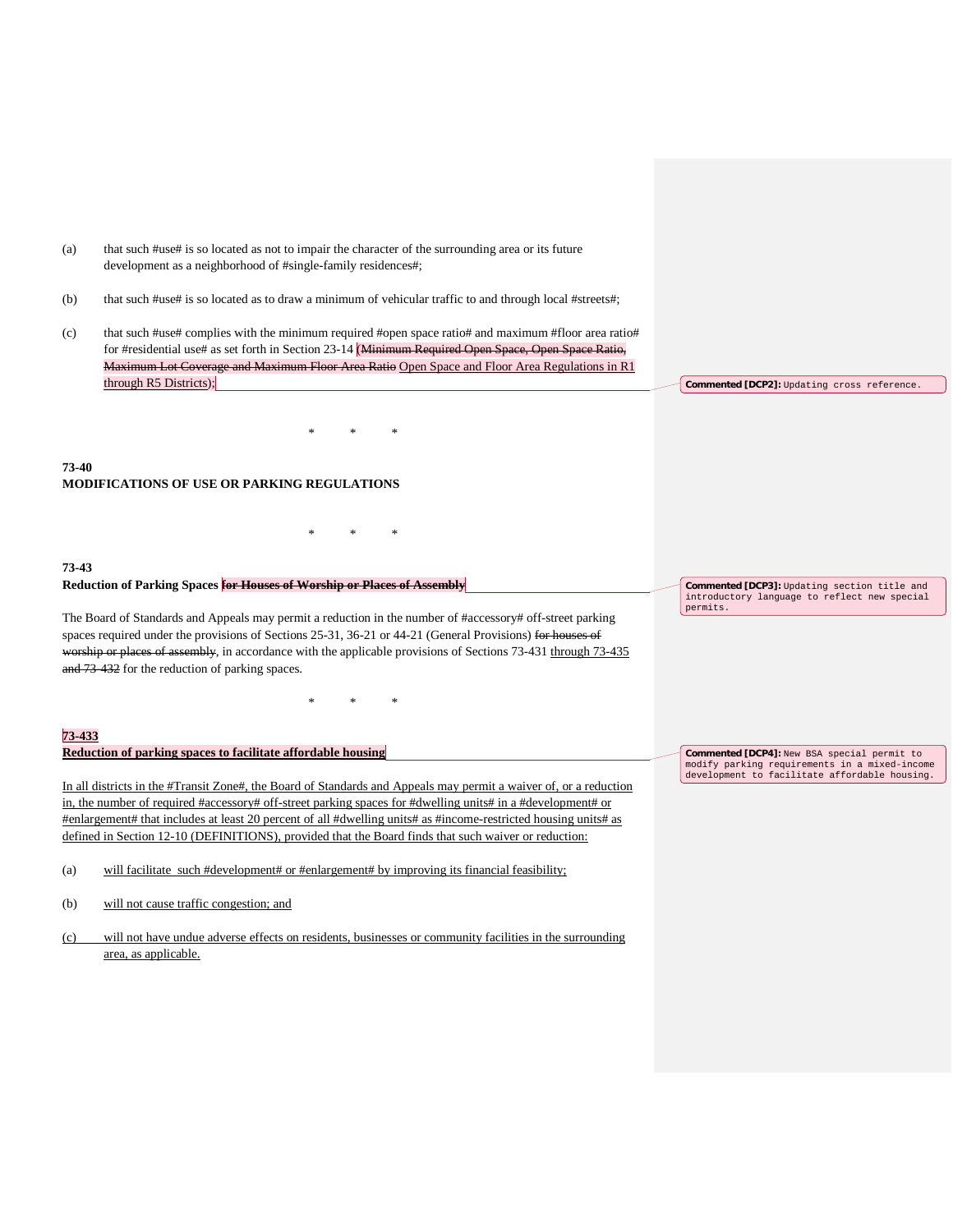The Board may impose appropriate conditions and safeguards to minimize adverse effects on the character of the surrounding area.

#### **73-434**

### **Reduction of existing parking spaces for income-restricted housing units**

For #zoning lots# within the #Transit Zone# containing #income-restricted housing units# existing on the (date of enactments), and subject to the restrictions of Section 25-251 (Income-restricted housing units except in affordable independent residences for seniors), the Board of Standards and Appeals may permit a waiver of, or a reduction in, the number of #accessory# off-street parking spaces required for such #income-restricted housing units#, provided that the Board finds that such waiver or reduction:

- (a) will facilitate an improved site plan;
- (b) will not cause traffic congestion; and
- (c) will not have undue adverse effects on residents, businesses or community facilities in the surrounding area, as applicable.

Factors to be considered by the Board may include, without limitation, the use of the existing parking spaces by residents of the #zoning lot#, the availability of parking in the surrounding area, and the proximity of public transportation. The Board may impose appropriate conditions and safeguards to minimize adverse effects on the character of the surrounding area.

#### **73-435**

#### **Reduction of existing parking spaces for affordable independent residences for seniors**

For #zoning lots# outside the #Transit Zone# containing #affordable independent residences for seniors# existing on the (date of enactments), and subject to the restrictions of Section 25-252 (Affordable independent residences for seniors) the Board of Standards and Appeals may permit a reduction in the number of #accessory# off-street parking spaces required for such #affordable independent residences for seniors#, provided that the Board finds that such waiver or reduction:

- (a) will facilitate an improved site plan;
- (b) will not cause traffic congestion; and
- (c) will not have undue adverse effects on residents, businesses or community facilities in the surrounding area, as applicable.

Any permitted reduction shall be in compliance with the parking requirement percentages for the applicable zoning district set forth in the table in Section 25-252.

**Commented [DCP5]:** New BSA special permit to allow the removal of existing parking for affordable housing in the "Transit Zone."

**Commented [DCP6]:** New BSA special permit to remove existing parking for "affordable independent residences for seniors" outside the "Transit Zone."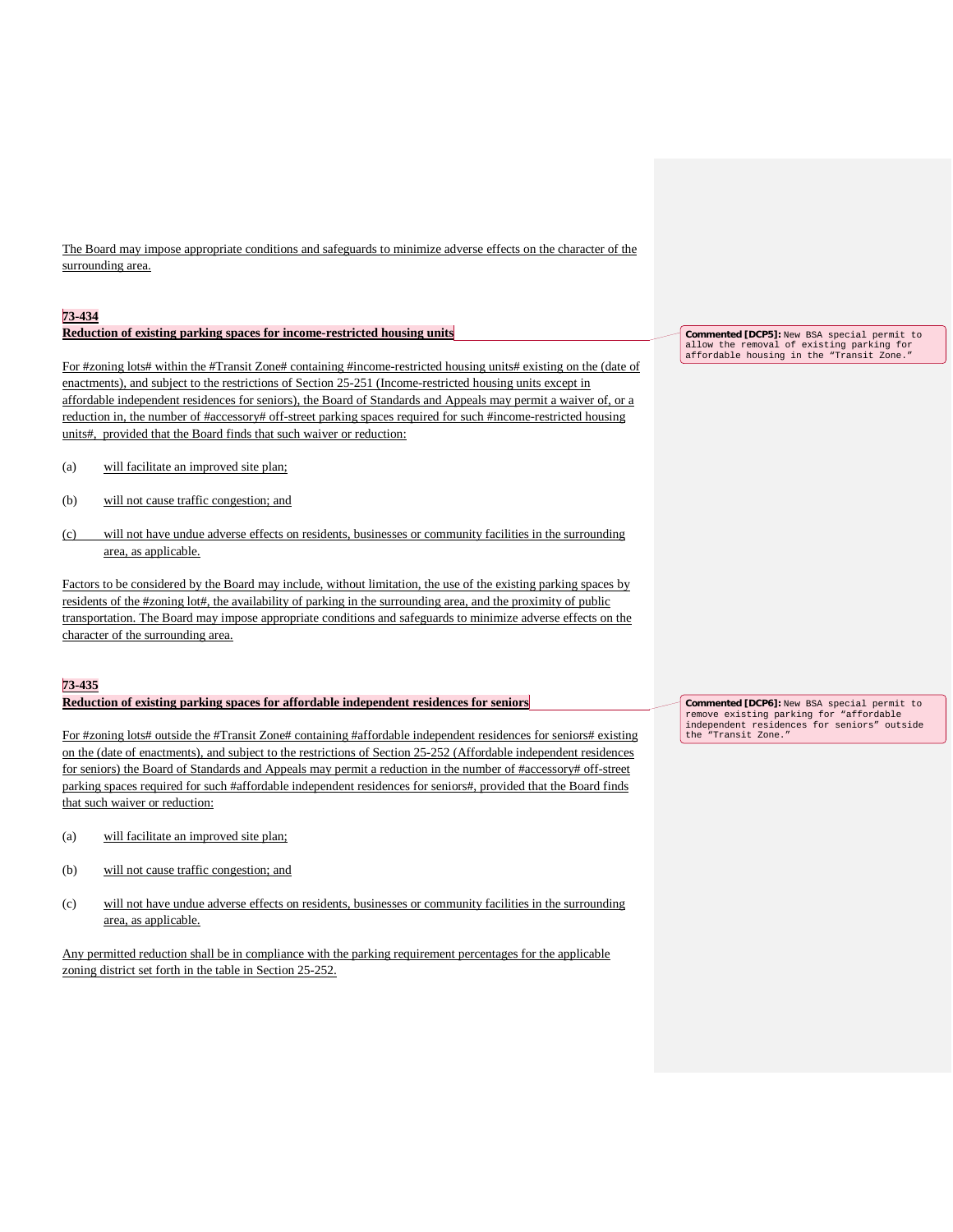Factors to be considered by the Board may include, without limitation, the use of the existing parking spaces by residents of the #zoning#, the availability of parking in the surrounding area, and the proximity of public transportation. The Board may impose appropriate conditions and safeguards to minimize adverse effects on the character of the surrounding area.

\* \* \*

\* \* \*

\* \* \*

# **73-60 MODIFICATIONS OF BULK REGULATIONS**

**73-62**

**Modification of Bulk Regulations for Buildings Containing Residences**

#### **73-623**

## **Bulk modifications for Quality Housing buildings on irregular sites**

For #developments# or #enlargements# of #Quality Housing buildings#, the Board of Standards and Appeals may modify certain #bulk# regulations in accordance with paragraph (a), provided that the findings in paragraph (b) of this Section are met.

- (a) The Board may modify the following underlying #bulk# regulations for #Quality Housing buildings#, whether individually or in any combination:
	- (1) for all #Quality housing buildings#, the applicable #lot coverage#, #yards#, #courts#, #street wall# location, setback requirements, minimum distance between windows and walls or #lot lines#, and sloping #base plane# regulations; or
	- (2) for #Quality Housing buildings# in which at least 50 percent of its #residential floor area# is #income-restricted housing units#, or at least 50 percent of its total #floor area# is a #long-term care facility# or philanthropic or non-profit institution with sleeping accommodation, the maximum base height, overall building height, and maximum number of #stories# permitted, provided that in no event shall such #building# heights or number of #stories# exceed those set forth in paragraph (a) of Section 23-664 (Enhanced height and setback regulations for certain buildings) for the applicable zoning district.
- (b) In granting such special permit for #bulk# modifications, the Board shall find that:
	- (a) there are physical conditions, including irregularity, narrowness or shallowness of lot size or shape, or topographical features that create practical difficulties in complying with the #bulk#

**Commented [DCP7]:** New BSA special permit to address irregular site circumstances. Permit would allow modifications of a limited set of bulk regulations for Quality Housing buildings in order to address irregular site conditions. Quality Housing buildings with significant amounts of affordable housing would also be able to modify height regulations to address irregular site conditions.